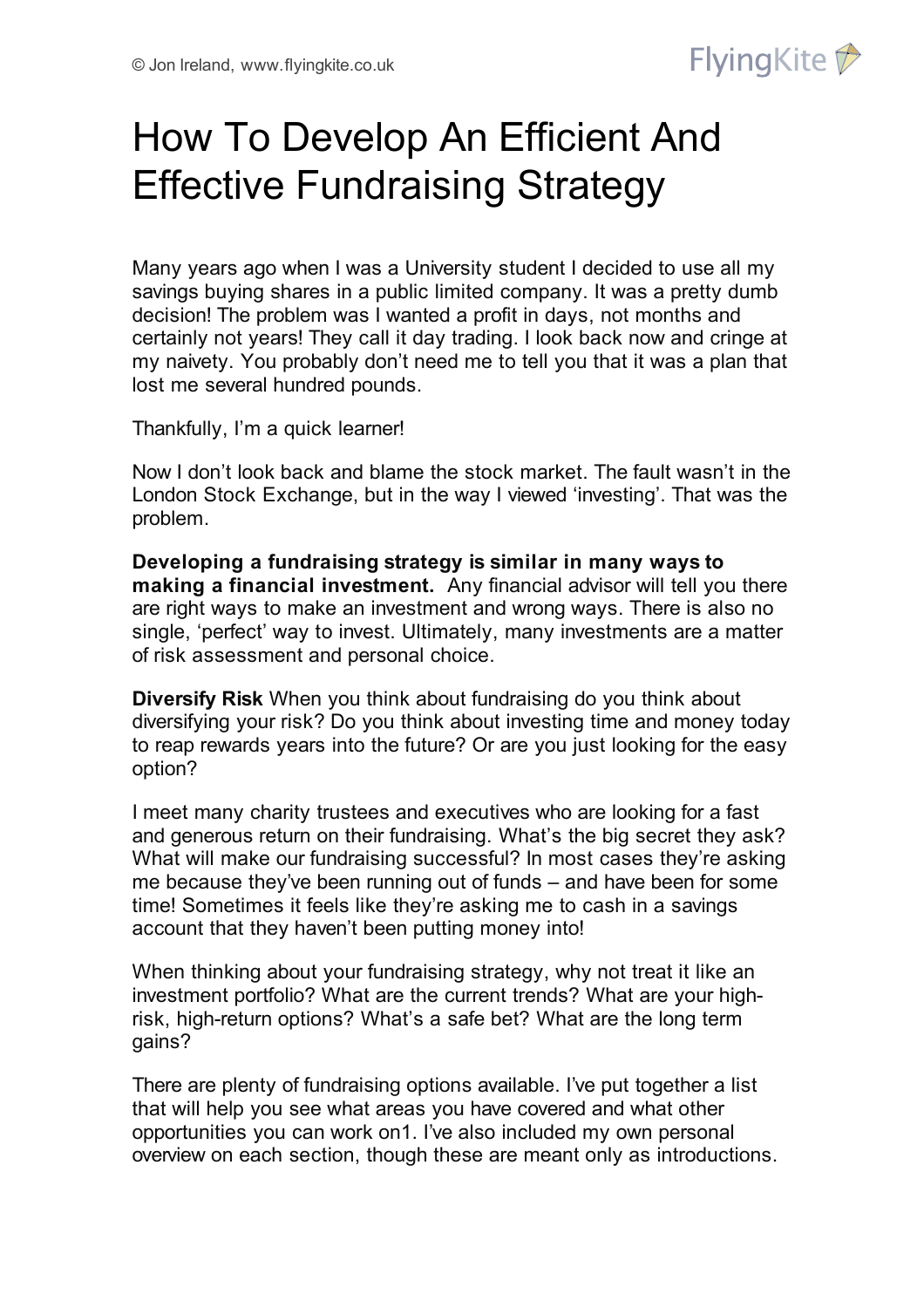

## **A. Institutions**

- 1. Grant-making Trusts, Foundations and Statutory grants
- 2. National lottery
- 3. EU funding

The staple diet of most charities, invaluable for smaller start-ups. Plenty of form-filling here so you'll need to either get your head down or find someone who'll do the dirty work for you. If you're new to this area don't jump straight in thinking it's easy. There are ways and means to target institutions and apply for funding. Buying a good directory is just the beginning. Make sure you meet the institutions aims and requirements before applying and be creative. A good mix of emotive writing along with clear and specific plans and you're on the right track.

### **B. Events**

- 1. Fundraising Events for Individuals (e.g. Treks, marathons, parachute jumps)
- 2. High Value Donor Events
- 3. Sponsored Days & Community Events: schools, churches, community groups, supporter groups.
- 4. Events to tie in with a campaign or fundraising strategy e.g. highprofile launch events, handing over of a petition or a publicity stunt.

Events are usually the first thing the general public think of when they think of fundraising. There are plenty of independent event companies you can partner with. Just don't expect all your event sponsors to turn into long-term commitments.

### **C. Corporate**

- 1. Corporate Giving
- 2. GAYE (Give As You Earn)
- 3. Corporate sponsorship: e.g. publications, events, projects, equipment
- 4. Corporate events: auctions, dinner card pledges, awareness raising for future fundraising

Businesses often have their own personal agendas. Big brands usually want a big brand charity to match. It will save you time and effort finding out if your charity's services fit into their plans before writing a long appeal letter. Local companies will always prefer to support a local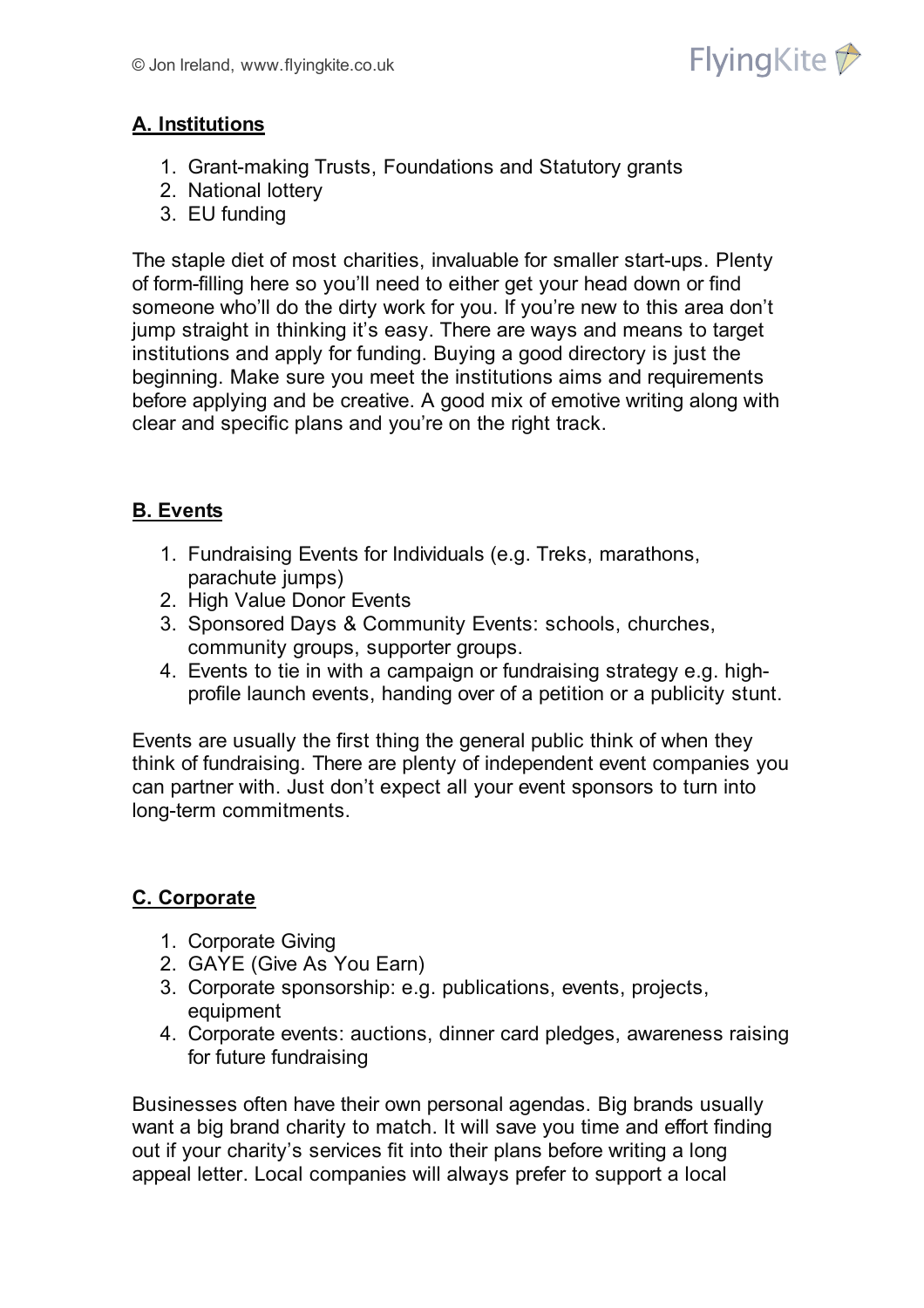

charity. There's lots of information on the web about tax incentives for corporate giving and Give As You Earn. See www.cafonline.org for information on this and other tax incentives. **D. Individual Giving**

- 1. Regular Giving from Face to Face: street, doorstep, private sites
- 2. Direct Mail
- 3. Telemarketing
- 4. Legacies
- 5. Child/Animal sponsorship: one to one, representative

Individual Giving is the big one. For established charities these five disciplines are the bread and butter of their existence. For smaller growing charities this type of fundraising should be your goal. Invest in Individual Giving and reap the future benefits.

#### **E. New Media**

- 1. Viral emails & SMS
- 2. Direct response SMS & emails
- 3. Welcome/thank you SMS & emails

As in the name, this area of fundraising is relatively new. Plenty of testing is underway at present – many failures and some successes. Take what new media companies say with a pinch of salt and do your own research. But don't dismiss this kind of fundraising. With the success of X-factor and Big Brother style voting, responding by text and telephone won't be going away.

# **F. Trading & Gaming**

- 1. Gaming: lottery, sweepstakes, scratch cards, raffles
- 2. Trading: Christmas, mid-year catalogues, gift catalogues

Gaming is potentially a great source of fundraising – just make sure you know all about the Gaming Board for Great Britain (now called the Gambling Commission). See www.gbgb.org.uk for more information.

Trading can help build the brand of your charity but remember you're also competing against the commercial sector as well as other charities. Keep an eye on the rewards versus the effort – you maybe better off putting your resources elsewhere. One last tip if you are trading, whatever you're selling don't forget to ask for a donation too! It's amazing how many charities miss this simple opportunity.